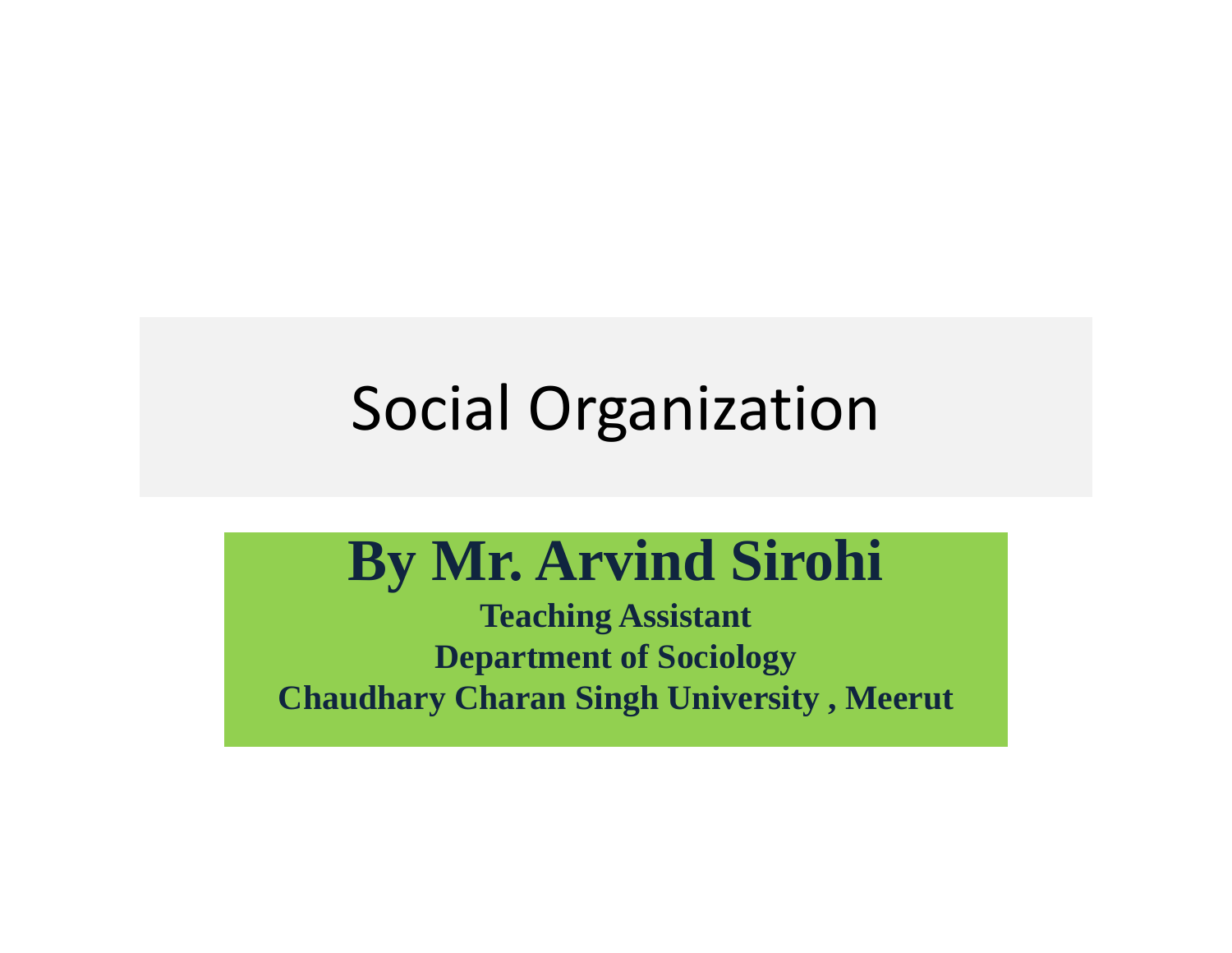# **Introduction:**

- In Sociology, <sup>a</sup> social organization is <sup>a</sup> pattern of relationships between and among individuals and social groups.
- Aspects of social organization are presented in all social situations where <sup>a</sup> few or more people are thrown into <sup>a</sup> set of interrelated activities arising from the operation of social norms.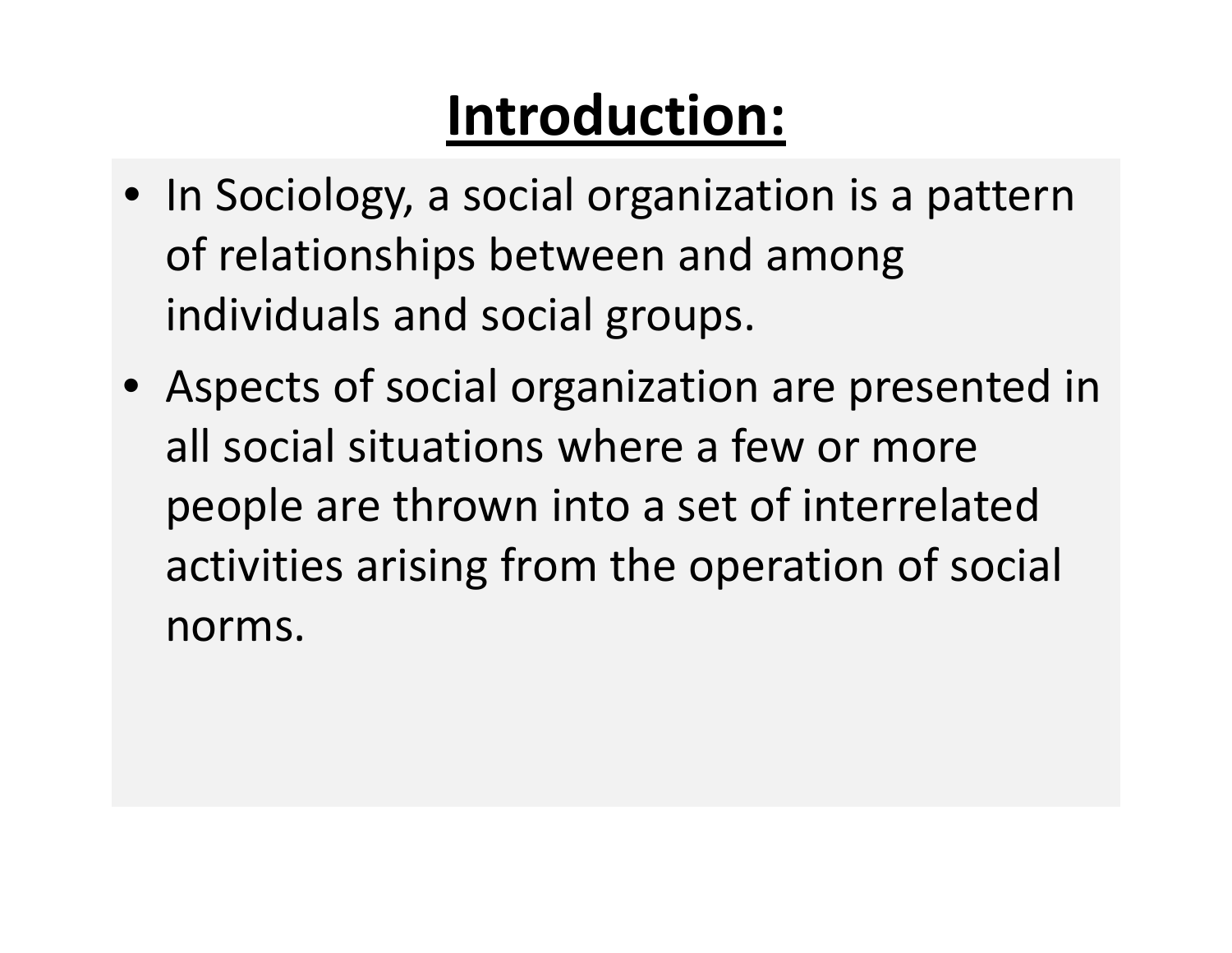# **Defination:**

- The main definition of social organization given by various sociologists is given below:
- **Ougburn and Nimkoff** defined organization as an articulation of different parts which perform various functions; it is an active group device for getting something done".
- **Duncan Mitchell** explained social organization as , "the interdependence of parts, which is an essential characteristics of all enduring collective entities: groups, communities and societies"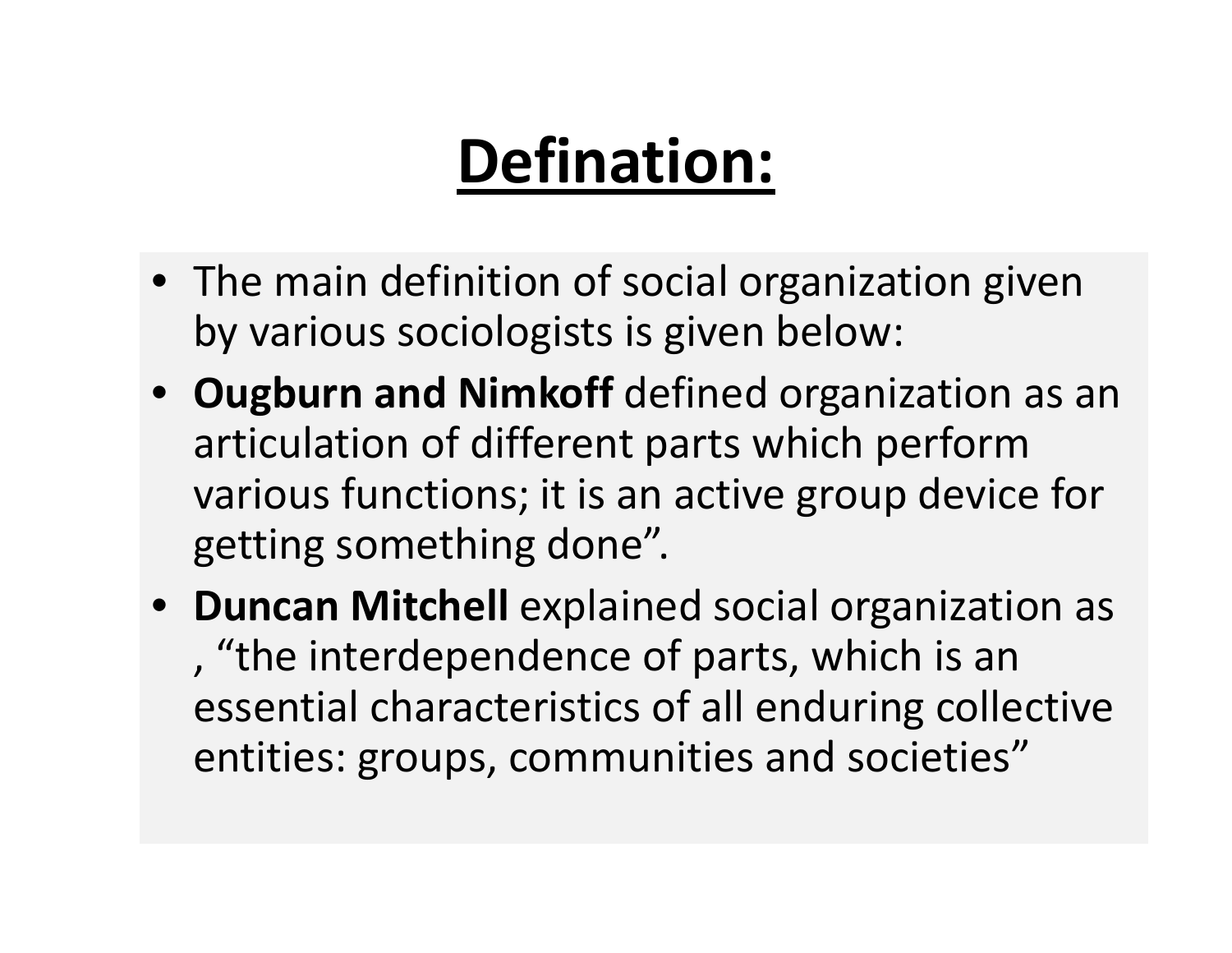• **Eliott and Merrill** defined, "organization is a state of being, a condition in which the various institutions in a society are functioning in accordance with their recognized or implied purposes".

…

- **H.M Johnson** defined, "organization refers to an aspect of interaction systems".
- **Collins Dictionary of Sociology** defined organization is "A type of collectivity established for the pursuit of specific aims or goals characterized by a formal structure of rules, authority relations, a division of labor and limited membership or admission"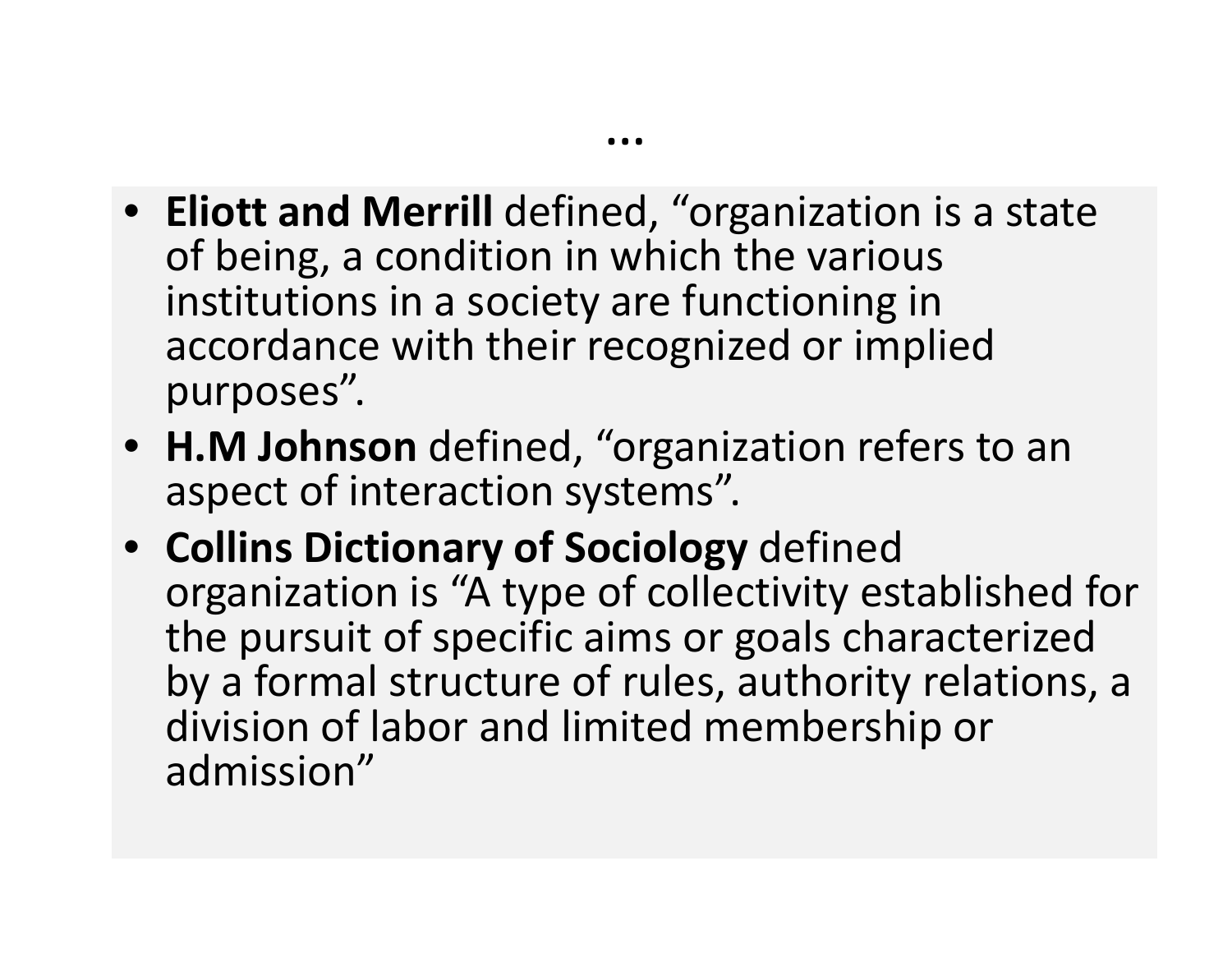### **Characteristics of Social Organization**

- An organization is understood as <sup>a</sup> mechanism that brings different people together into <sup>a</sup> network of interaction to perform different functions.
- An organization is always <sup>a</sup> type of collectivity.
- an organization has its own definite purposes.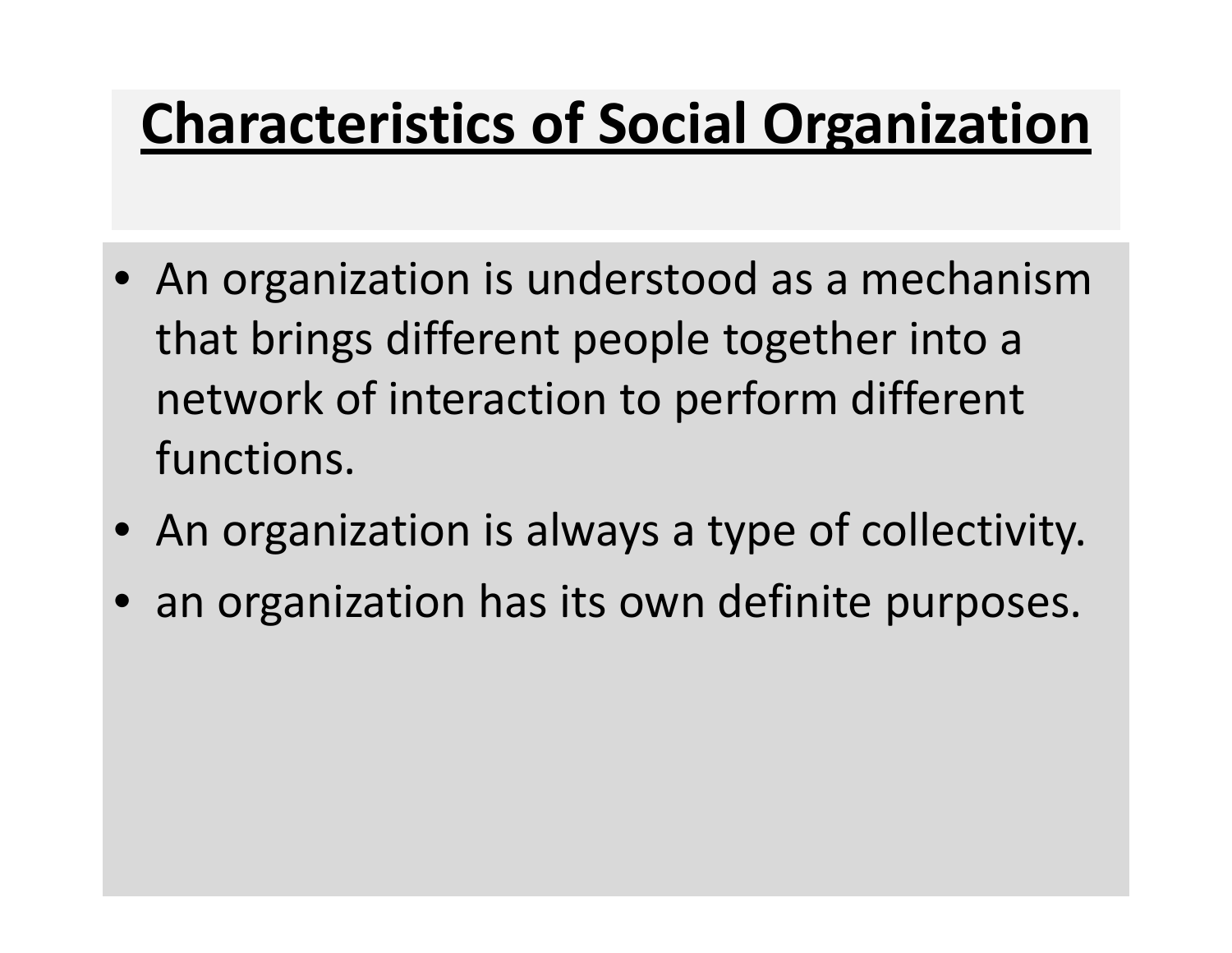• An organization has its own definite purpose. Without any purpose or goal individuals come together and establish among themselves <sup>a</sup> definite pattern or system of interaction.

…

- $\bullet$ **•** Each organization has some specific aims or goals.
- It has a formal structure of rules.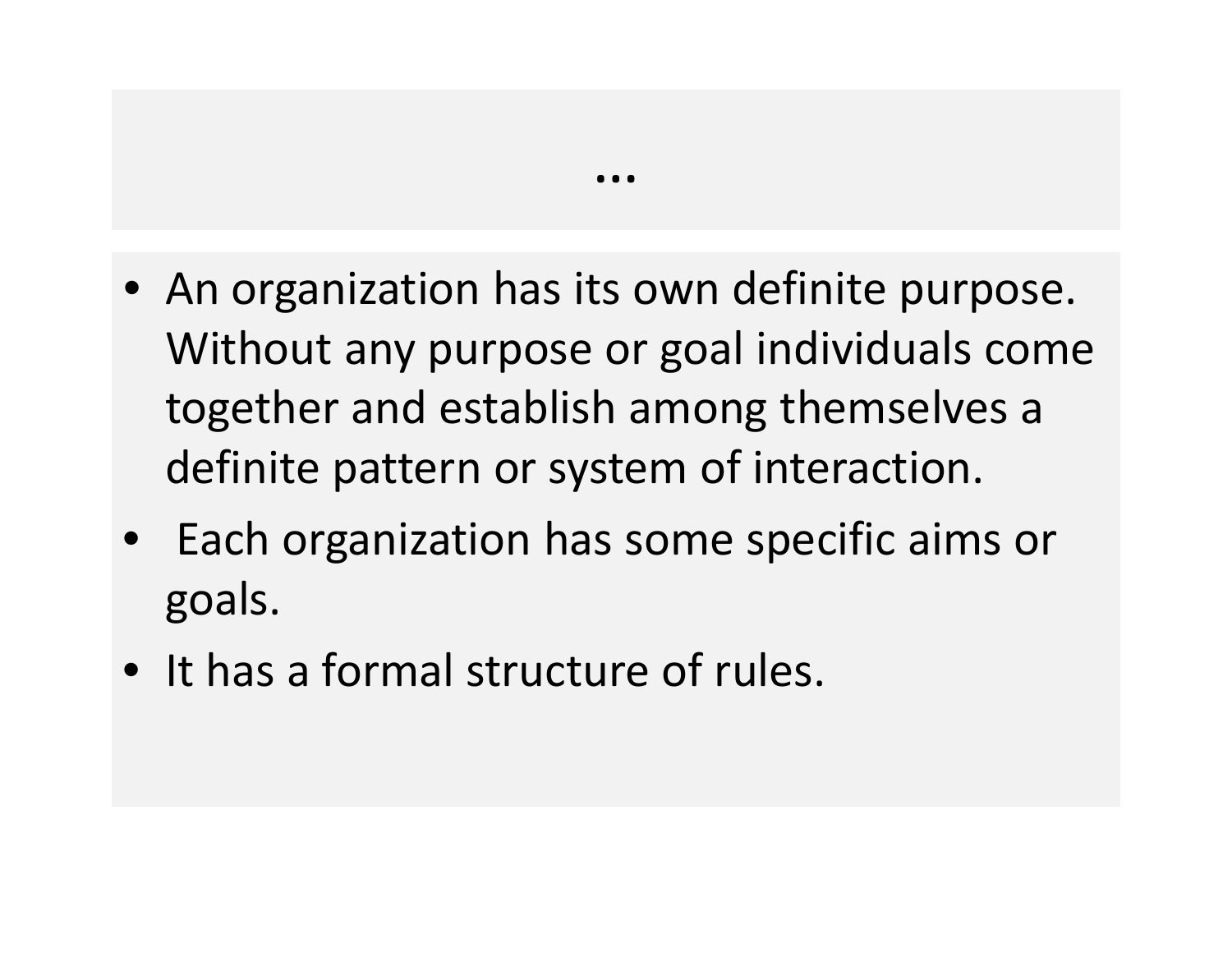• The family as an organization can run smoothly only when its members have mutual understanding, cooperation and consensus among themselves.

…

- An organization has its own norms or rules.
- $\bullet$  organization maintains its control over the behavior of its members and regulates their activities.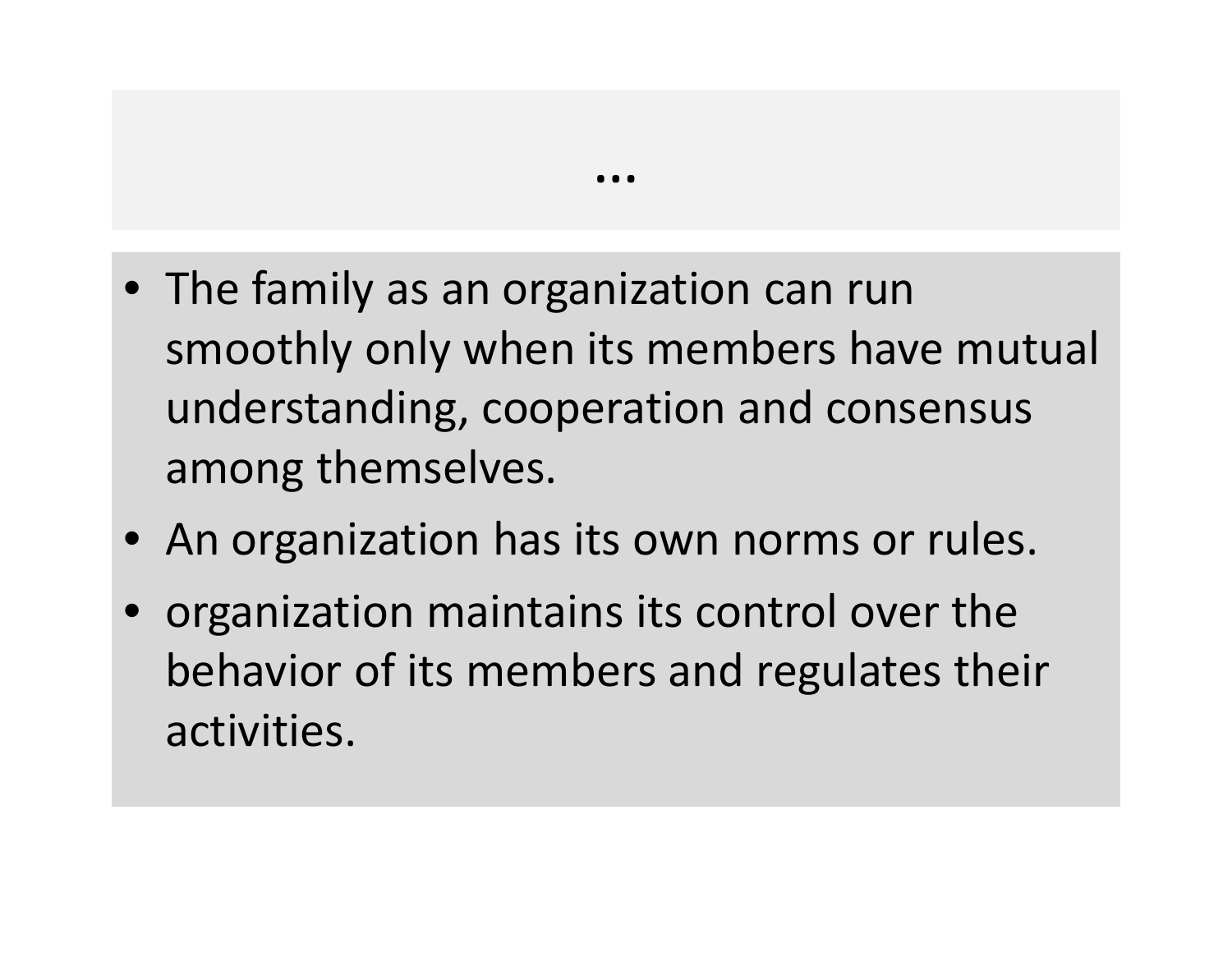### **Function of an Organization**

- An organization maintains its control over the behavior of its members and regulates their activities.
- Modern organizations have <sup>a</sup> division of labor.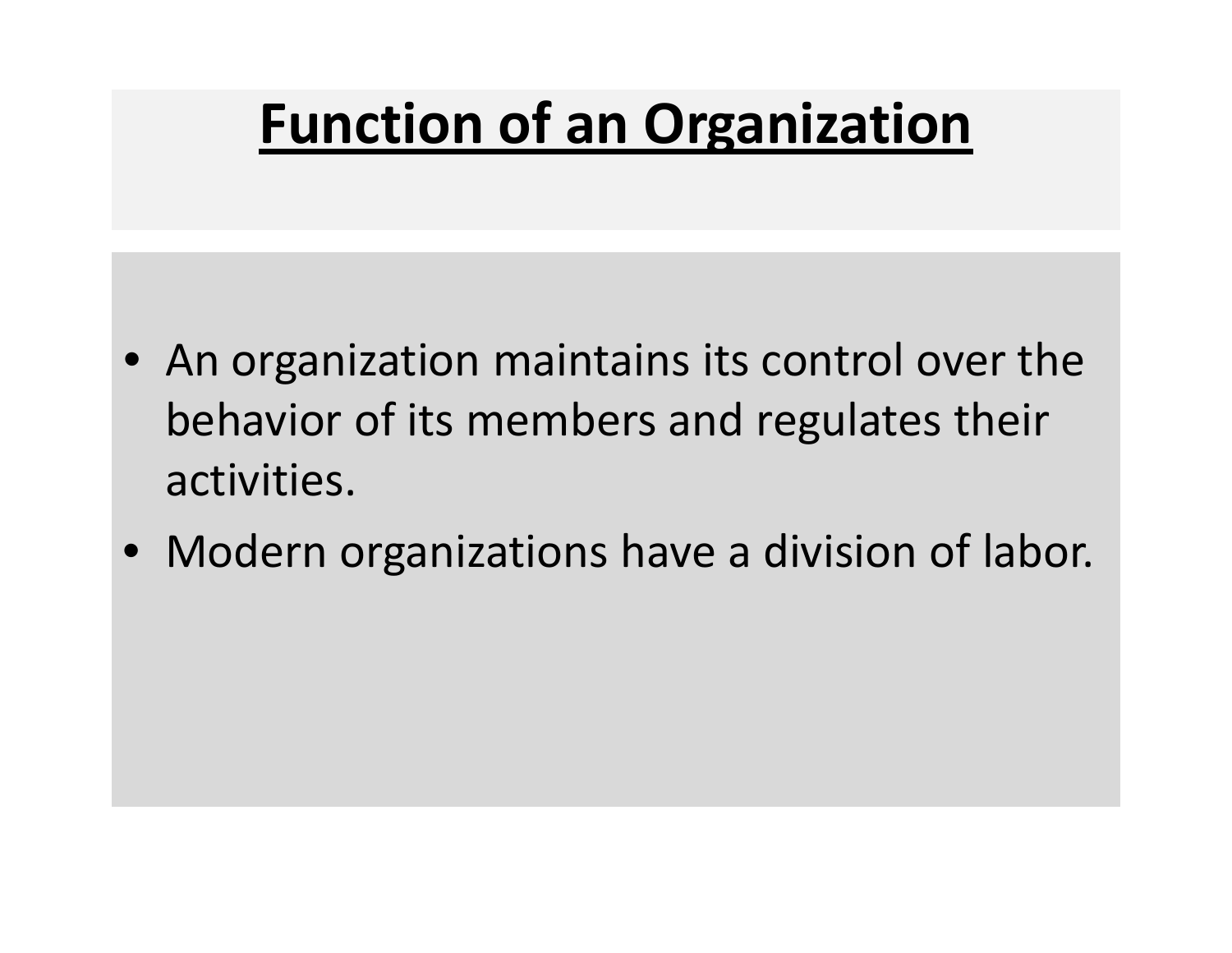• The organization can function without any problem if there prevails harmony between the acceptance of the statuses by the members and their enactment of the related roles.

…

• An organization is understood as <sup>a</sup> mechanism that brings different people together into <sup>a</sup> network of interaction to perform different functions.